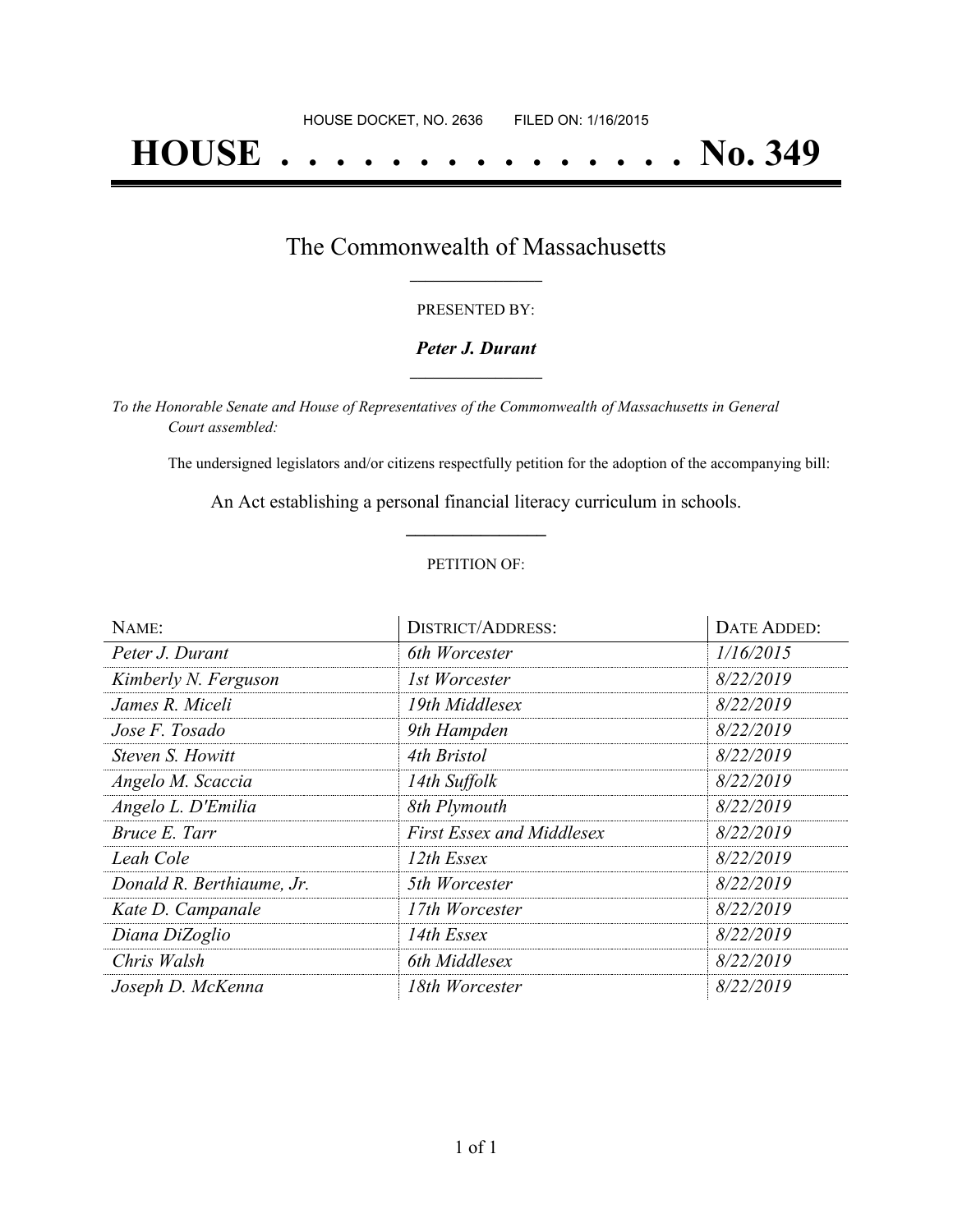By Mr. Durant of Spencer, a petition (accompanied by bill, House, No. 349) of Peter J. Durant and others relative to establishing a personal financial literacy curriculum in schools. Education.

## The Commonwealth of Massachusetts

**In the One Hundred and Eighty-Ninth General Court (2015-2016) \_\_\_\_\_\_\_\_\_\_\_\_\_\_\_**

**\_\_\_\_\_\_\_\_\_\_\_\_\_\_\_**

An Act establishing a personal financial literacy curriculum in schools.

Be it enacted by the Senate and House of Representatives in General Court assembled, and by the authority *of the same, as follows:*

| $\mathbf{1}$ | SECTION 1. Chapter 69 of the General Laws, as amended by section 2 of chapter 240 of              |  |
|--------------|---------------------------------------------------------------------------------------------------|--|
| 2            | the acts of 2012, is hereby further amended by inserting after section 1O the following section:- |  |
| 3            | Section 1P. To equip students with the knowledge and skills they need to become self-             |  |
| 4            | supporting and to enable students to make critical decisions regarding personal finances, the     |  |
| 5            | department of elementary and secondary education shall authorize and assist in the                |  |
| 6            | implementation of curriculum on personal financial literacy. The components of personal           |  |
| 7            | financial literacy covered in the curriculum shall include the following: understanding loans,    |  |
| 8            | borrowing money, interest, credit card debt, and online commerce; rights and responsibilities of  |  |
| 9            | renting or buying a home; saving, investing and planning for retirement; banking and financial    |  |
| 10           | services; balancing a checkbook; state and federal taxes; and charitable giving.                  |  |
| 11           | The department shall develop standards and objectives on personal financial literacy, for         |  |
| 12           | grades pre-kindergarten to 12, inclusive, within the existing mathematics curriculum. The         |  |
| 13           | department shall make available to school districts, charter schools, approved private day or     |  |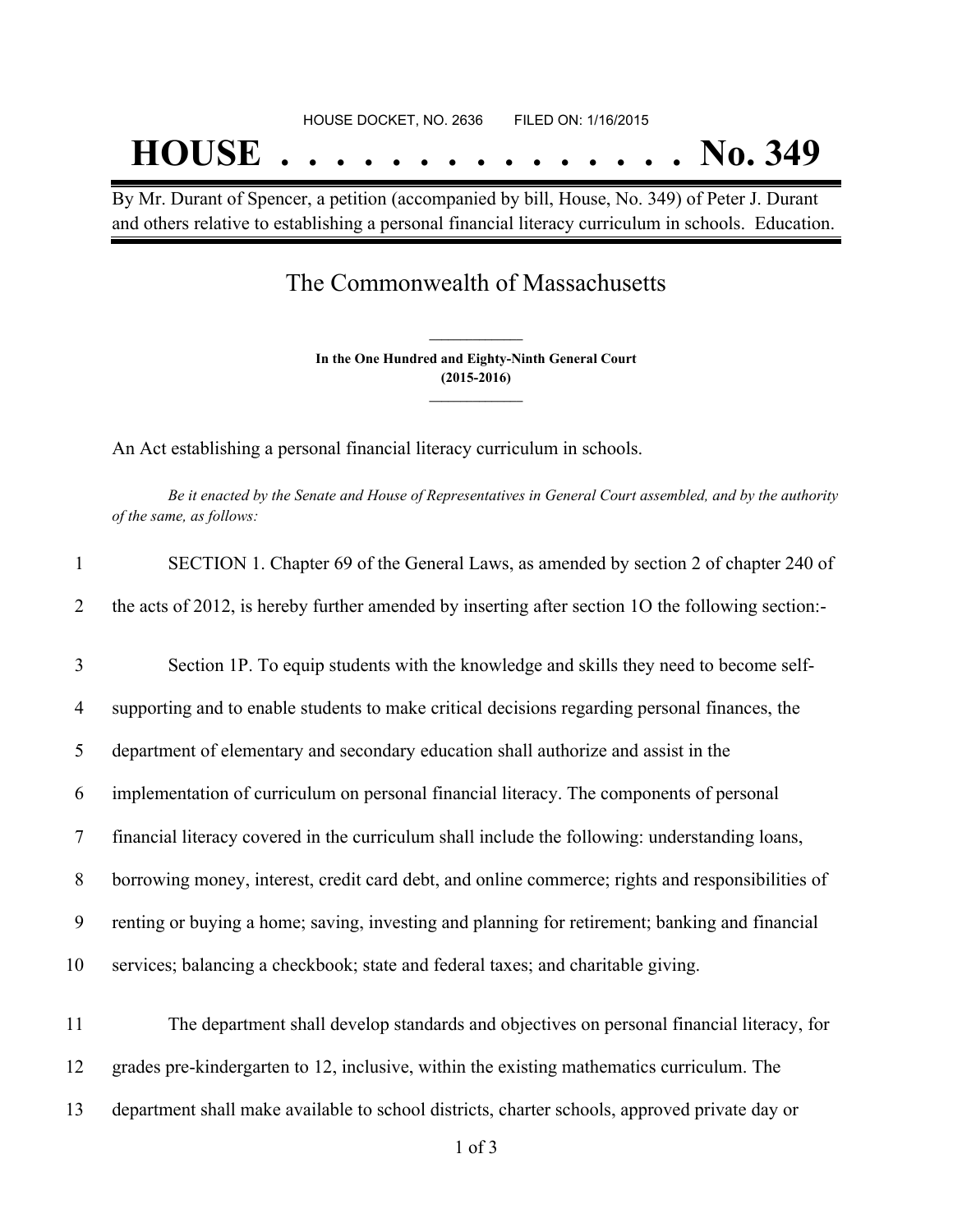residential schools and education collaboratives a list of resources to aid in the selection of materials and curriculum on personal financial literacy. The department shall identify and offer information on cost-effective methods for fulfilling the professional development activities needed to implement these standards and objectives. The department may consult with private, nonprofit or other government institutions in order to identify and offer the information. The department may apply for any federal, state or other funding, including funding available through the Financial Literacy Trust Fund, as established by chapter 10 and as amended by chapter 14 of the acts of 2011.

 SECTION 2. The department shall establish an advisory committee to consist of 11 members: the commissioner of the department of elementary and secondary education, or a designee, who shall serve as co-chair; the state treasurer, or a designee, who shall serve as co- chair; 2 public high school educators who have taught programs on financial literacy, 1 of whom shall be appointed by the Massachusetts Teachers Association and 1 of whom shall be appointed by American Federation of Teachers Massachusetts; 1 superintendent of a public high school, appointed by the Massachusetts Association of School Superintendents; the undersecretary of the Massachusetts office of consumer affairs and business regulation, or a designee; 1 member appointed by the Massachusetts Bankers Association; 1 member appointed by the Massachusetts Credit Union League; 1 member appointed by the Massachusetts Council on Economic Education; and 2 Massachusetts community college or state university professors who teach financial literacy or personal finance, to be appointed by the commissioner of higher education.

 The advisory committee shall meet no less than 3 times annually for the first 4 years within the effective date of this section. The advisory committee shall conduct a study on current programs on financial literacy being offered in the Commonwealth for grades pre-kindergarten to

of 3